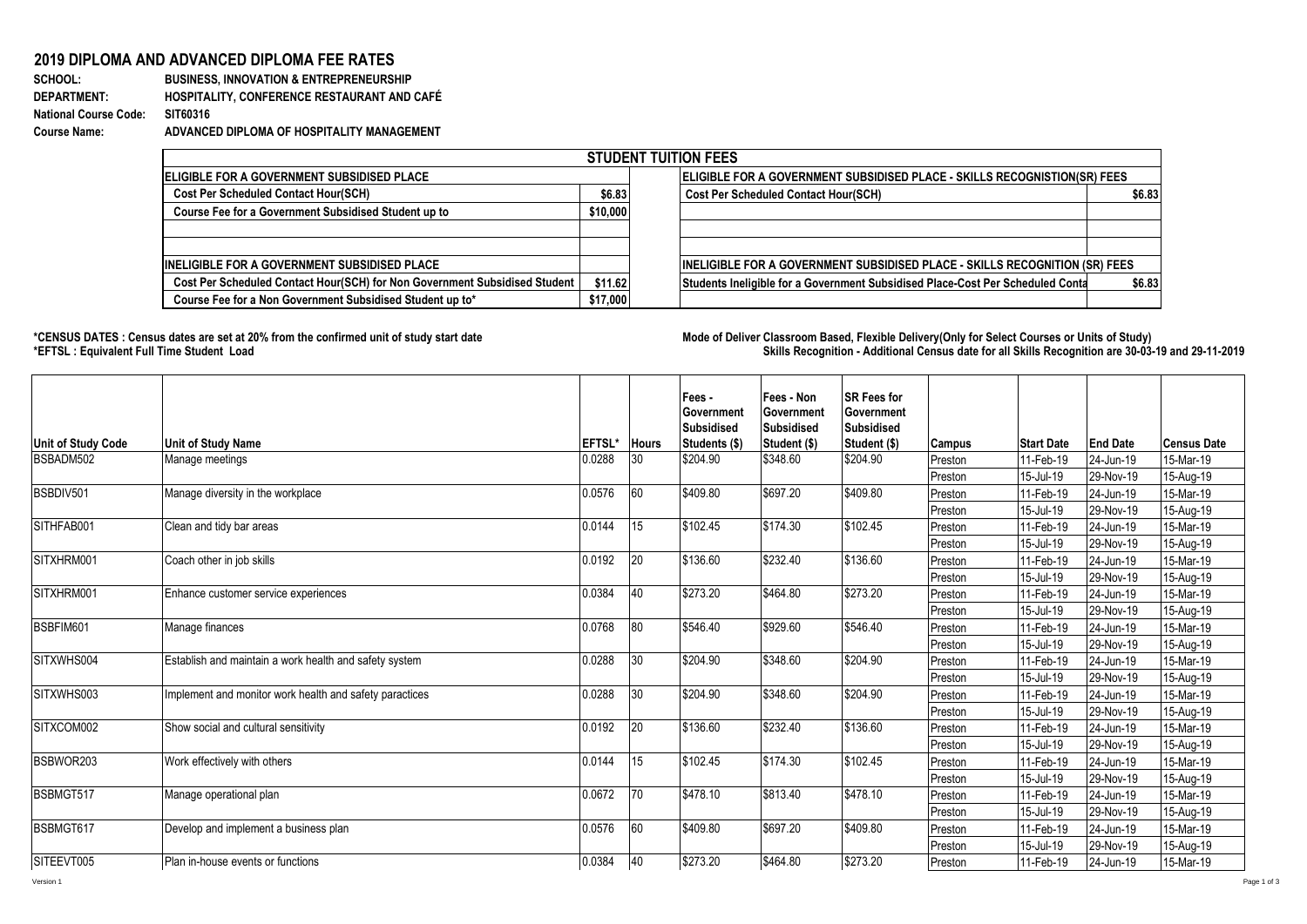| 15-Jul-19<br>29-Nov-19<br>15-Aug-19<br>Preston<br>SITHFAB002<br>\$68.30<br>Provide responsible service of alcohol<br>10<br>\$116.20<br>\$68.30<br>0.0096<br>11-Feb-19<br>24-Jun-19<br>15-Mar-19<br>Preston<br>15-Jul-19<br>29-Nov-19<br>15-Aug-19<br>Preston<br>SITHFAB003<br>\$239.05<br>\$239.05<br>0.0336<br>35<br>\$406.70<br>11-Feb-19<br>15-Mar-19<br>Operate a bar<br>24-Jun-19<br>Preston<br>15-Aug-19<br>15-Jul-19<br>29-Nov-19<br>Preston<br>SITHFAB004<br>0.0192<br>20<br>\$136.60<br>\$232.40<br>\$136.60<br>15-Mar-19<br>Prepare and serve non-alcoholic beverages<br>11-Feb-19<br>24-Jun-19<br>Preston<br>15-Jul-19<br>29-Nov-19<br>15-Aug-19<br>Preston<br>SITHFAB005<br>30<br>\$204.90<br>\$348.60<br>\$204.90<br>0.0288<br>$15-Mar-19$<br>Prepare and serve espresso coffee<br>11-Feb-19<br>24-Jun-19<br>Preston<br>15-Jul-19<br>29-Nov-19<br>15-Aug-19<br>Preston<br>SITHFAB007<br>\$546.40<br>\$546.40<br>Serve food and beverage<br>0.0768<br>80<br>\$929.60<br>15-Mar-19<br>Preston<br>11-Feb-19<br>24-Jun-19<br>15-Aug-19<br>15-Jul-19<br>29-Nov-19<br>Preston<br>SITHFAB008<br>\$273.20<br>0.0384<br>40<br>\$273.20<br>\$464.80<br>Operate and monitor cellar systems<br>11-Feb-19<br>24-Jun-19<br>15-Mar-19<br>Preston<br>15-Jul-19<br>29-Nov-19<br>15-Aug-19<br>Preston<br>SITHFAB011<br>\$273.20<br>\$273.20<br>0.0384<br>40<br>\$464.80<br>Provide advice on beers, spirits and liqueurs<br>11-Feb-19<br>15-Mar-19<br>24-Jun-19<br>Preston<br>15-Jul-19<br>29-Nov-19<br>15-Aug-19<br>Preston<br>SITHFAB012<br>40<br>\$273.20<br>\$273.20<br>Provide advice on Australian wines<br>0.0384<br>\$464.80<br>15-Mar-19<br>11-Feb-19<br>24-Jun-19<br>Preston<br>15-Jul-19<br>29-Nov-19<br>15-Aug-19<br>Preston<br>SITHFAB016<br>\$273.20<br>\$273.20<br>Provide advice on food<br>0.0384<br>40<br>\$464.80<br>$15-Mar-19$<br>11-Feb-19<br>24-Jun-19<br>Preston<br>15-Jul-19<br>29-Nov-19<br>15-Aug-19<br>Preston<br>SITHFAB017<br>\$341.50<br>0.0480<br>50<br>\$341.50<br>\$581.00<br>Provide advice on food and beverage matching<br>Preston<br>11-Feb-19<br>24-Jun-19<br>15-Mar-19<br>15-Jul-19<br>29-Nov-19<br>15-Aug-19<br>Preston<br>SITHIND002<br>25<br>\$170.75<br>\$290.50<br>\$170.75<br>Source and use information on the hospitality industry<br>0.0240<br>11-Feb-19<br>24-Jun-19<br>15-Mar-19<br>Preston<br>15-Jul-19<br>29-Nov-19<br>15-Aug-19<br>Preston<br>SITHIND004<br>\$6.83<br>\$6.83<br>Work effectively in hospitality service<br>0.0010<br>\$11.62<br>11-Feb-19<br>15-Mar-19<br>24-Jun-19<br>Preston<br>15-Jul-19<br>29-Nov-19<br>15-Aug-19<br>Preston<br>SITXCCS006<br>25<br>\$170.75<br>\$290.50<br>\$170.75<br>Provide service to customers<br>0.0240<br>15-Mar-19<br>11-Feb-19<br>24-Jun-19<br>Preston<br>15-Jul-19<br>15-Aug-19<br>29-Nov-19<br>Preston<br>SITXCCS008<br>30<br>\$204.90<br>\$348.60<br>\$204.90<br>0.0288<br>15-Mar-19<br>Develop and manage quality customer service practices<br>11-Feb-19<br>24-Jun-19<br>Preston<br>15-Jul-19<br>29-Nov-19<br>15-Aug-19<br>Preston<br>SITXCOM005<br>\$232.40<br>0.0192<br>20<br>\$136.60<br>\$136.60<br>Manage conflict<br>Preston<br>11-Feb-19<br>24-Jun-19<br>15-Mar-19<br>$15-Aug-19$<br>15-Jul-19<br>29-Nov-19<br>Preston<br>SITXFIN003<br>\$204.90<br>Manage finances within a budget<br>30<br>\$204.90<br>\$348.60<br>0.0288<br>11-Feb-19<br>24-Jun-19<br>15-Mar-19<br>Preston<br>15-Jul-19<br>29-Nov-19<br>15-Aug-19<br>Preston<br>\$204.90<br>\$204.90<br>0.0288<br>30<br>\$348.60<br>11-Feb-19<br>15-Mar-19<br>Prepare and monitor budgets<br>24-Jun-19<br>Preston<br>15-Jul-19<br>15-Aug-19<br>Preston<br>29-Nov-19<br>SITXFIN005<br>40<br>\$273.20<br>\$464.80<br>\$273.20<br>0.0384<br>24-Jun-19<br>$15$ -Mar-19<br>Manage physical assets<br>11-Feb-19<br>Preston<br>15-Jul-19<br>29-Nov-19<br>15-Aug-19<br>Preston<br>SITXFSA001<br>0.0144<br>15<br>\$102.45<br>\$174.30<br>\$102.45<br>Use hygienic practices for food safety<br>24-Jun-19<br>Preston<br>11-Feb-19<br>15-Mar-19<br>15-Jul-19<br>29-Nov-19<br>15-Aug-19<br>Preston<br>SITXWHS001<br>0.0115<br>12<br>\$81.96<br>\$81.96<br>Participate in safe food handling practices<br>\$139.44<br>15-Mar-19<br>Preston<br>11-Feb-19<br>24-Jun-19<br>15-Jul-19<br>29-Nov-19<br>15-Aug-19<br>Preston<br>SITXGLC001<br>80<br>0.0768<br>\$929.60<br>Research and comply with regulatory requirements<br>\$546.40<br>\$546.40<br>11-Feb-19<br>15-Mar-19<br>24-Jun-19<br>Preston<br>15-Jul-19<br>29-Nov-19<br>15-Aug-19<br>Preston | <b>Unit of Study Code</b> | Unit of Study Name | EFTSL* Hours |    | Fees -<br><b>Government</b><br><b>Subsidised</b><br>Students (\$) | Fees - Non<br>Government<br><b>Subsidised</b><br>Student (\$) | <b>SR Fees for</b><br><b>Government</b><br><b>Subsidised</b><br>Student (\$) | Campus  | <b>Start Date</b> | <b>End Date</b> | lCensus Date |
|---------------------------------------------------------------------------------------------------------------------------------------------------------------------------------------------------------------------------------------------------------------------------------------------------------------------------------------------------------------------------------------------------------------------------------------------------------------------------------------------------------------------------------------------------------------------------------------------------------------------------------------------------------------------------------------------------------------------------------------------------------------------------------------------------------------------------------------------------------------------------------------------------------------------------------------------------------------------------------------------------------------------------------------------------------------------------------------------------------------------------------------------------------------------------------------------------------------------------------------------------------------------------------------------------------------------------------------------------------------------------------------------------------------------------------------------------------------------------------------------------------------------------------------------------------------------------------------------------------------------------------------------------------------------------------------------------------------------------------------------------------------------------------------------------------------------------------------------------------------------------------------------------------------------------------------------------------------------------------------------------------------------------------------------------------------------------------------------------------------------------------------------------------------------------------------------------------------------------------------------------------------------------------------------------------------------------------------------------------------------------------------------------------------------------------------------------------------------------------------------------------------------------------------------------------------------------------------------------------------------------------------------------------------------------------------------------------------------------------------------------------------------------------------------------------------------------------------------------------------------------------------------------------------------------------------------------------------------------------------------------------------------------------------------------------------------------------------------------------------------------------------------------------------------------------------------------------------------------------------------------------------------------------------------------------------------------------------------------------------------------------------------------------------------------------------------------------------------------------------------------------------------------------------------------------------------------------------------------------------------------------------------------------------------------------------------------------------------------------------------------------------------------------------------------------------------------------------------------------------------------------------------------------------------------------------------------------------------------------------------------------------------------------------------------------------------------------------------------------------------------------------------------------------------------------------------------------------------------------------------------------------------------------------------------------------------------------------------------------------------------------------------------------------------------------------------------------------------------------------------------|---------------------------|--------------------|--------------|----|-------------------------------------------------------------------|---------------------------------------------------------------|------------------------------------------------------------------------------|---------|-------------------|-----------------|--------------|
|                                                                                                                                                                                                                                                                                                                                                                                                                                                                                                                                                                                                                                                                                                                                                                                                                                                                                                                                                                                                                                                                                                                                                                                                                                                                                                                                                                                                                                                                                                                                                                                                                                                                                                                                                                                                                                                                                                                                                                                                                                                                                                                                                                                                                                                                                                                                                                                                                                                                                                                                                                                                                                                                                                                                                                                                                                                                                                                                                                                                                                                                                                                                                                                                                                                                                                                                                                                                                                                                                                                                                                                                                                                                                                                                                                                                                                                                                                                                                                                                                                                                                                                                                                                                                                                                                                                                                                                                                                                                                                   |                           |                    |              |    |                                                                   |                                                               |                                                                              |         |                   |                 |              |
|                                                                                                                                                                                                                                                                                                                                                                                                                                                                                                                                                                                                                                                                                                                                                                                                                                                                                                                                                                                                                                                                                                                                                                                                                                                                                                                                                                                                                                                                                                                                                                                                                                                                                                                                                                                                                                                                                                                                                                                                                                                                                                                                                                                                                                                                                                                                                                                                                                                                                                                                                                                                                                                                                                                                                                                                                                                                                                                                                                                                                                                                                                                                                                                                                                                                                                                                                                                                                                                                                                                                                                                                                                                                                                                                                                                                                                                                                                                                                                                                                                                                                                                                                                                                                                                                                                                                                                                                                                                                                                   |                           |                    |              |    |                                                                   |                                                               |                                                                              |         |                   |                 |              |
|                                                                                                                                                                                                                                                                                                                                                                                                                                                                                                                                                                                                                                                                                                                                                                                                                                                                                                                                                                                                                                                                                                                                                                                                                                                                                                                                                                                                                                                                                                                                                                                                                                                                                                                                                                                                                                                                                                                                                                                                                                                                                                                                                                                                                                                                                                                                                                                                                                                                                                                                                                                                                                                                                                                                                                                                                                                                                                                                                                                                                                                                                                                                                                                                                                                                                                                                                                                                                                                                                                                                                                                                                                                                                                                                                                                                                                                                                                                                                                                                                                                                                                                                                                                                                                                                                                                                                                                                                                                                                                   |                           |                    |              |    |                                                                   |                                                               |                                                                              |         |                   |                 |              |
|                                                                                                                                                                                                                                                                                                                                                                                                                                                                                                                                                                                                                                                                                                                                                                                                                                                                                                                                                                                                                                                                                                                                                                                                                                                                                                                                                                                                                                                                                                                                                                                                                                                                                                                                                                                                                                                                                                                                                                                                                                                                                                                                                                                                                                                                                                                                                                                                                                                                                                                                                                                                                                                                                                                                                                                                                                                                                                                                                                                                                                                                                                                                                                                                                                                                                                                                                                                                                                                                                                                                                                                                                                                                                                                                                                                                                                                                                                                                                                                                                                                                                                                                                                                                                                                                                                                                                                                                                                                                                                   |                           |                    |              |    |                                                                   |                                                               |                                                                              |         |                   |                 |              |
|                                                                                                                                                                                                                                                                                                                                                                                                                                                                                                                                                                                                                                                                                                                                                                                                                                                                                                                                                                                                                                                                                                                                                                                                                                                                                                                                                                                                                                                                                                                                                                                                                                                                                                                                                                                                                                                                                                                                                                                                                                                                                                                                                                                                                                                                                                                                                                                                                                                                                                                                                                                                                                                                                                                                                                                                                                                                                                                                                                                                                                                                                                                                                                                                                                                                                                                                                                                                                                                                                                                                                                                                                                                                                                                                                                                                                                                                                                                                                                                                                                                                                                                                                                                                                                                                                                                                                                                                                                                                                                   |                           |                    |              |    |                                                                   |                                                               |                                                                              |         |                   |                 |              |
|                                                                                                                                                                                                                                                                                                                                                                                                                                                                                                                                                                                                                                                                                                                                                                                                                                                                                                                                                                                                                                                                                                                                                                                                                                                                                                                                                                                                                                                                                                                                                                                                                                                                                                                                                                                                                                                                                                                                                                                                                                                                                                                                                                                                                                                                                                                                                                                                                                                                                                                                                                                                                                                                                                                                                                                                                                                                                                                                                                                                                                                                                                                                                                                                                                                                                                                                                                                                                                                                                                                                                                                                                                                                                                                                                                                                                                                                                                                                                                                                                                                                                                                                                                                                                                                                                                                                                                                                                                                                                                   |                           |                    |              |    |                                                                   |                                                               |                                                                              |         |                   |                 |              |
|                                                                                                                                                                                                                                                                                                                                                                                                                                                                                                                                                                                                                                                                                                                                                                                                                                                                                                                                                                                                                                                                                                                                                                                                                                                                                                                                                                                                                                                                                                                                                                                                                                                                                                                                                                                                                                                                                                                                                                                                                                                                                                                                                                                                                                                                                                                                                                                                                                                                                                                                                                                                                                                                                                                                                                                                                                                                                                                                                                                                                                                                                                                                                                                                                                                                                                                                                                                                                                                                                                                                                                                                                                                                                                                                                                                                                                                                                                                                                                                                                                                                                                                                                                                                                                                                                                                                                                                                                                                                                                   |                           |                    |              |    |                                                                   |                                                               |                                                                              |         |                   |                 |              |
|                                                                                                                                                                                                                                                                                                                                                                                                                                                                                                                                                                                                                                                                                                                                                                                                                                                                                                                                                                                                                                                                                                                                                                                                                                                                                                                                                                                                                                                                                                                                                                                                                                                                                                                                                                                                                                                                                                                                                                                                                                                                                                                                                                                                                                                                                                                                                                                                                                                                                                                                                                                                                                                                                                                                                                                                                                                                                                                                                                                                                                                                                                                                                                                                                                                                                                                                                                                                                                                                                                                                                                                                                                                                                                                                                                                                                                                                                                                                                                                                                                                                                                                                                                                                                                                                                                                                                                                                                                                                                                   |                           |                    |              |    |                                                                   |                                                               |                                                                              |         |                   |                 |              |
|                                                                                                                                                                                                                                                                                                                                                                                                                                                                                                                                                                                                                                                                                                                                                                                                                                                                                                                                                                                                                                                                                                                                                                                                                                                                                                                                                                                                                                                                                                                                                                                                                                                                                                                                                                                                                                                                                                                                                                                                                                                                                                                                                                                                                                                                                                                                                                                                                                                                                                                                                                                                                                                                                                                                                                                                                                                                                                                                                                                                                                                                                                                                                                                                                                                                                                                                                                                                                                                                                                                                                                                                                                                                                                                                                                                                                                                                                                                                                                                                                                                                                                                                                                                                                                                                                                                                                                                                                                                                                                   |                           |                    |              |    |                                                                   |                                                               |                                                                              |         |                   |                 |              |
|                                                                                                                                                                                                                                                                                                                                                                                                                                                                                                                                                                                                                                                                                                                                                                                                                                                                                                                                                                                                                                                                                                                                                                                                                                                                                                                                                                                                                                                                                                                                                                                                                                                                                                                                                                                                                                                                                                                                                                                                                                                                                                                                                                                                                                                                                                                                                                                                                                                                                                                                                                                                                                                                                                                                                                                                                                                                                                                                                                                                                                                                                                                                                                                                                                                                                                                                                                                                                                                                                                                                                                                                                                                                                                                                                                                                                                                                                                                                                                                                                                                                                                                                                                                                                                                                                                                                                                                                                                                                                                   |                           |                    |              |    |                                                                   |                                                               |                                                                              |         |                   |                 |              |
|                                                                                                                                                                                                                                                                                                                                                                                                                                                                                                                                                                                                                                                                                                                                                                                                                                                                                                                                                                                                                                                                                                                                                                                                                                                                                                                                                                                                                                                                                                                                                                                                                                                                                                                                                                                                                                                                                                                                                                                                                                                                                                                                                                                                                                                                                                                                                                                                                                                                                                                                                                                                                                                                                                                                                                                                                                                                                                                                                                                                                                                                                                                                                                                                                                                                                                                                                                                                                                                                                                                                                                                                                                                                                                                                                                                                                                                                                                                                                                                                                                                                                                                                                                                                                                                                                                                                                                                                                                                                                                   |                           |                    |              |    |                                                                   |                                                               |                                                                              |         |                   |                 |              |
|                                                                                                                                                                                                                                                                                                                                                                                                                                                                                                                                                                                                                                                                                                                                                                                                                                                                                                                                                                                                                                                                                                                                                                                                                                                                                                                                                                                                                                                                                                                                                                                                                                                                                                                                                                                                                                                                                                                                                                                                                                                                                                                                                                                                                                                                                                                                                                                                                                                                                                                                                                                                                                                                                                                                                                                                                                                                                                                                                                                                                                                                                                                                                                                                                                                                                                                                                                                                                                                                                                                                                                                                                                                                                                                                                                                                                                                                                                                                                                                                                                                                                                                                                                                                                                                                                                                                                                                                                                                                                                   |                           |                    |              |    |                                                                   |                                                               |                                                                              |         |                   |                 |              |
|                                                                                                                                                                                                                                                                                                                                                                                                                                                                                                                                                                                                                                                                                                                                                                                                                                                                                                                                                                                                                                                                                                                                                                                                                                                                                                                                                                                                                                                                                                                                                                                                                                                                                                                                                                                                                                                                                                                                                                                                                                                                                                                                                                                                                                                                                                                                                                                                                                                                                                                                                                                                                                                                                                                                                                                                                                                                                                                                                                                                                                                                                                                                                                                                                                                                                                                                                                                                                                                                                                                                                                                                                                                                                                                                                                                                                                                                                                                                                                                                                                                                                                                                                                                                                                                                                                                                                                                                                                                                                                   |                           |                    |              |    |                                                                   |                                                               |                                                                              |         |                   |                 |              |
|                                                                                                                                                                                                                                                                                                                                                                                                                                                                                                                                                                                                                                                                                                                                                                                                                                                                                                                                                                                                                                                                                                                                                                                                                                                                                                                                                                                                                                                                                                                                                                                                                                                                                                                                                                                                                                                                                                                                                                                                                                                                                                                                                                                                                                                                                                                                                                                                                                                                                                                                                                                                                                                                                                                                                                                                                                                                                                                                                                                                                                                                                                                                                                                                                                                                                                                                                                                                                                                                                                                                                                                                                                                                                                                                                                                                                                                                                                                                                                                                                                                                                                                                                                                                                                                                                                                                                                                                                                                                                                   |                           |                    |              |    |                                                                   |                                                               |                                                                              |         |                   |                 |              |
|                                                                                                                                                                                                                                                                                                                                                                                                                                                                                                                                                                                                                                                                                                                                                                                                                                                                                                                                                                                                                                                                                                                                                                                                                                                                                                                                                                                                                                                                                                                                                                                                                                                                                                                                                                                                                                                                                                                                                                                                                                                                                                                                                                                                                                                                                                                                                                                                                                                                                                                                                                                                                                                                                                                                                                                                                                                                                                                                                                                                                                                                                                                                                                                                                                                                                                                                                                                                                                                                                                                                                                                                                                                                                                                                                                                                                                                                                                                                                                                                                                                                                                                                                                                                                                                                                                                                                                                                                                                                                                   |                           |                    |              |    |                                                                   |                                                               |                                                                              |         |                   |                 |              |
|                                                                                                                                                                                                                                                                                                                                                                                                                                                                                                                                                                                                                                                                                                                                                                                                                                                                                                                                                                                                                                                                                                                                                                                                                                                                                                                                                                                                                                                                                                                                                                                                                                                                                                                                                                                                                                                                                                                                                                                                                                                                                                                                                                                                                                                                                                                                                                                                                                                                                                                                                                                                                                                                                                                                                                                                                                                                                                                                                                                                                                                                                                                                                                                                                                                                                                                                                                                                                                                                                                                                                                                                                                                                                                                                                                                                                                                                                                                                                                                                                                                                                                                                                                                                                                                                                                                                                                                                                                                                                                   |                           |                    |              |    |                                                                   |                                                               |                                                                              |         |                   |                 |              |
|                                                                                                                                                                                                                                                                                                                                                                                                                                                                                                                                                                                                                                                                                                                                                                                                                                                                                                                                                                                                                                                                                                                                                                                                                                                                                                                                                                                                                                                                                                                                                                                                                                                                                                                                                                                                                                                                                                                                                                                                                                                                                                                                                                                                                                                                                                                                                                                                                                                                                                                                                                                                                                                                                                                                                                                                                                                                                                                                                                                                                                                                                                                                                                                                                                                                                                                                                                                                                                                                                                                                                                                                                                                                                                                                                                                                                                                                                                                                                                                                                                                                                                                                                                                                                                                                                                                                                                                                                                                                                                   |                           |                    |              |    |                                                                   |                                                               |                                                                              |         |                   |                 |              |
|                                                                                                                                                                                                                                                                                                                                                                                                                                                                                                                                                                                                                                                                                                                                                                                                                                                                                                                                                                                                                                                                                                                                                                                                                                                                                                                                                                                                                                                                                                                                                                                                                                                                                                                                                                                                                                                                                                                                                                                                                                                                                                                                                                                                                                                                                                                                                                                                                                                                                                                                                                                                                                                                                                                                                                                                                                                                                                                                                                                                                                                                                                                                                                                                                                                                                                                                                                                                                                                                                                                                                                                                                                                                                                                                                                                                                                                                                                                                                                                                                                                                                                                                                                                                                                                                                                                                                                                                                                                                                                   |                           |                    |              |    |                                                                   |                                                               |                                                                              |         |                   |                 |              |
|                                                                                                                                                                                                                                                                                                                                                                                                                                                                                                                                                                                                                                                                                                                                                                                                                                                                                                                                                                                                                                                                                                                                                                                                                                                                                                                                                                                                                                                                                                                                                                                                                                                                                                                                                                                                                                                                                                                                                                                                                                                                                                                                                                                                                                                                                                                                                                                                                                                                                                                                                                                                                                                                                                                                                                                                                                                                                                                                                                                                                                                                                                                                                                                                                                                                                                                                                                                                                                                                                                                                                                                                                                                                                                                                                                                                                                                                                                                                                                                                                                                                                                                                                                                                                                                                                                                                                                                                                                                                                                   |                           |                    |              |    |                                                                   |                                                               |                                                                              |         |                   |                 |              |
|                                                                                                                                                                                                                                                                                                                                                                                                                                                                                                                                                                                                                                                                                                                                                                                                                                                                                                                                                                                                                                                                                                                                                                                                                                                                                                                                                                                                                                                                                                                                                                                                                                                                                                                                                                                                                                                                                                                                                                                                                                                                                                                                                                                                                                                                                                                                                                                                                                                                                                                                                                                                                                                                                                                                                                                                                                                                                                                                                                                                                                                                                                                                                                                                                                                                                                                                                                                                                                                                                                                                                                                                                                                                                                                                                                                                                                                                                                                                                                                                                                                                                                                                                                                                                                                                                                                                                                                                                                                                                                   |                           |                    |              |    |                                                                   |                                                               |                                                                              |         |                   |                 |              |
|                                                                                                                                                                                                                                                                                                                                                                                                                                                                                                                                                                                                                                                                                                                                                                                                                                                                                                                                                                                                                                                                                                                                                                                                                                                                                                                                                                                                                                                                                                                                                                                                                                                                                                                                                                                                                                                                                                                                                                                                                                                                                                                                                                                                                                                                                                                                                                                                                                                                                                                                                                                                                                                                                                                                                                                                                                                                                                                                                                                                                                                                                                                                                                                                                                                                                                                                                                                                                                                                                                                                                                                                                                                                                                                                                                                                                                                                                                                                                                                                                                                                                                                                                                                                                                                                                                                                                                                                                                                                                                   |                           |                    |              |    |                                                                   |                                                               |                                                                              |         |                   |                 |              |
|                                                                                                                                                                                                                                                                                                                                                                                                                                                                                                                                                                                                                                                                                                                                                                                                                                                                                                                                                                                                                                                                                                                                                                                                                                                                                                                                                                                                                                                                                                                                                                                                                                                                                                                                                                                                                                                                                                                                                                                                                                                                                                                                                                                                                                                                                                                                                                                                                                                                                                                                                                                                                                                                                                                                                                                                                                                                                                                                                                                                                                                                                                                                                                                                                                                                                                                                                                                                                                                                                                                                                                                                                                                                                                                                                                                                                                                                                                                                                                                                                                                                                                                                                                                                                                                                                                                                                                                                                                                                                                   |                           |                    |              |    |                                                                   |                                                               |                                                                              |         |                   |                 |              |
|                                                                                                                                                                                                                                                                                                                                                                                                                                                                                                                                                                                                                                                                                                                                                                                                                                                                                                                                                                                                                                                                                                                                                                                                                                                                                                                                                                                                                                                                                                                                                                                                                                                                                                                                                                                                                                                                                                                                                                                                                                                                                                                                                                                                                                                                                                                                                                                                                                                                                                                                                                                                                                                                                                                                                                                                                                                                                                                                                                                                                                                                                                                                                                                                                                                                                                                                                                                                                                                                                                                                                                                                                                                                                                                                                                                                                                                                                                                                                                                                                                                                                                                                                                                                                                                                                                                                                                                                                                                                                                   |                           |                    |              |    |                                                                   |                                                               |                                                                              |         |                   |                 |              |
|                                                                                                                                                                                                                                                                                                                                                                                                                                                                                                                                                                                                                                                                                                                                                                                                                                                                                                                                                                                                                                                                                                                                                                                                                                                                                                                                                                                                                                                                                                                                                                                                                                                                                                                                                                                                                                                                                                                                                                                                                                                                                                                                                                                                                                                                                                                                                                                                                                                                                                                                                                                                                                                                                                                                                                                                                                                                                                                                                                                                                                                                                                                                                                                                                                                                                                                                                                                                                                                                                                                                                                                                                                                                                                                                                                                                                                                                                                                                                                                                                                                                                                                                                                                                                                                                                                                                                                                                                                                                                                   |                           |                    |              |    |                                                                   |                                                               |                                                                              |         |                   |                 |              |
|                                                                                                                                                                                                                                                                                                                                                                                                                                                                                                                                                                                                                                                                                                                                                                                                                                                                                                                                                                                                                                                                                                                                                                                                                                                                                                                                                                                                                                                                                                                                                                                                                                                                                                                                                                                                                                                                                                                                                                                                                                                                                                                                                                                                                                                                                                                                                                                                                                                                                                                                                                                                                                                                                                                                                                                                                                                                                                                                                                                                                                                                                                                                                                                                                                                                                                                                                                                                                                                                                                                                                                                                                                                                                                                                                                                                                                                                                                                                                                                                                                                                                                                                                                                                                                                                                                                                                                                                                                                                                                   |                           |                    |              |    |                                                                   |                                                               |                                                                              |         |                   |                 |              |
|                                                                                                                                                                                                                                                                                                                                                                                                                                                                                                                                                                                                                                                                                                                                                                                                                                                                                                                                                                                                                                                                                                                                                                                                                                                                                                                                                                                                                                                                                                                                                                                                                                                                                                                                                                                                                                                                                                                                                                                                                                                                                                                                                                                                                                                                                                                                                                                                                                                                                                                                                                                                                                                                                                                                                                                                                                                                                                                                                                                                                                                                                                                                                                                                                                                                                                                                                                                                                                                                                                                                                                                                                                                                                                                                                                                                                                                                                                                                                                                                                                                                                                                                                                                                                                                                                                                                                                                                                                                                                                   |                           |                    |              |    |                                                                   |                                                               |                                                                              |         |                   |                 |              |
|                                                                                                                                                                                                                                                                                                                                                                                                                                                                                                                                                                                                                                                                                                                                                                                                                                                                                                                                                                                                                                                                                                                                                                                                                                                                                                                                                                                                                                                                                                                                                                                                                                                                                                                                                                                                                                                                                                                                                                                                                                                                                                                                                                                                                                                                                                                                                                                                                                                                                                                                                                                                                                                                                                                                                                                                                                                                                                                                                                                                                                                                                                                                                                                                                                                                                                                                                                                                                                                                                                                                                                                                                                                                                                                                                                                                                                                                                                                                                                                                                                                                                                                                                                                                                                                                                                                                                                                                                                                                                                   |                           |                    |              |    |                                                                   |                                                               |                                                                              |         |                   |                 |              |
|                                                                                                                                                                                                                                                                                                                                                                                                                                                                                                                                                                                                                                                                                                                                                                                                                                                                                                                                                                                                                                                                                                                                                                                                                                                                                                                                                                                                                                                                                                                                                                                                                                                                                                                                                                                                                                                                                                                                                                                                                                                                                                                                                                                                                                                                                                                                                                                                                                                                                                                                                                                                                                                                                                                                                                                                                                                                                                                                                                                                                                                                                                                                                                                                                                                                                                                                                                                                                                                                                                                                                                                                                                                                                                                                                                                                                                                                                                                                                                                                                                                                                                                                                                                                                                                                                                                                                                                                                                                                                                   |                           |                    |              |    |                                                                   |                                                               |                                                                              |         |                   |                 |              |
|                                                                                                                                                                                                                                                                                                                                                                                                                                                                                                                                                                                                                                                                                                                                                                                                                                                                                                                                                                                                                                                                                                                                                                                                                                                                                                                                                                                                                                                                                                                                                                                                                                                                                                                                                                                                                                                                                                                                                                                                                                                                                                                                                                                                                                                                                                                                                                                                                                                                                                                                                                                                                                                                                                                                                                                                                                                                                                                                                                                                                                                                                                                                                                                                                                                                                                                                                                                                                                                                                                                                                                                                                                                                                                                                                                                                                                                                                                                                                                                                                                                                                                                                                                                                                                                                                                                                                                                                                                                                                                   |                           |                    |              |    |                                                                   |                                                               |                                                                              |         |                   |                 |              |
|                                                                                                                                                                                                                                                                                                                                                                                                                                                                                                                                                                                                                                                                                                                                                                                                                                                                                                                                                                                                                                                                                                                                                                                                                                                                                                                                                                                                                                                                                                                                                                                                                                                                                                                                                                                                                                                                                                                                                                                                                                                                                                                                                                                                                                                                                                                                                                                                                                                                                                                                                                                                                                                                                                                                                                                                                                                                                                                                                                                                                                                                                                                                                                                                                                                                                                                                                                                                                                                                                                                                                                                                                                                                                                                                                                                                                                                                                                                                                                                                                                                                                                                                                                                                                                                                                                                                                                                                                                                                                                   |                           |                    |              |    |                                                                   |                                                               |                                                                              |         |                   |                 |              |
|                                                                                                                                                                                                                                                                                                                                                                                                                                                                                                                                                                                                                                                                                                                                                                                                                                                                                                                                                                                                                                                                                                                                                                                                                                                                                                                                                                                                                                                                                                                                                                                                                                                                                                                                                                                                                                                                                                                                                                                                                                                                                                                                                                                                                                                                                                                                                                                                                                                                                                                                                                                                                                                                                                                                                                                                                                                                                                                                                                                                                                                                                                                                                                                                                                                                                                                                                                                                                                                                                                                                                                                                                                                                                                                                                                                                                                                                                                                                                                                                                                                                                                                                                                                                                                                                                                                                                                                                                                                                                                   |                           |                    |              |    |                                                                   |                                                               |                                                                              |         |                   |                 |              |
|                                                                                                                                                                                                                                                                                                                                                                                                                                                                                                                                                                                                                                                                                                                                                                                                                                                                                                                                                                                                                                                                                                                                                                                                                                                                                                                                                                                                                                                                                                                                                                                                                                                                                                                                                                                                                                                                                                                                                                                                                                                                                                                                                                                                                                                                                                                                                                                                                                                                                                                                                                                                                                                                                                                                                                                                                                                                                                                                                                                                                                                                                                                                                                                                                                                                                                                                                                                                                                                                                                                                                                                                                                                                                                                                                                                                                                                                                                                                                                                                                                                                                                                                                                                                                                                                                                                                                                                                                                                                                                   |                           |                    |              |    |                                                                   |                                                               |                                                                              |         |                   |                 |              |
|                                                                                                                                                                                                                                                                                                                                                                                                                                                                                                                                                                                                                                                                                                                                                                                                                                                                                                                                                                                                                                                                                                                                                                                                                                                                                                                                                                                                                                                                                                                                                                                                                                                                                                                                                                                                                                                                                                                                                                                                                                                                                                                                                                                                                                                                                                                                                                                                                                                                                                                                                                                                                                                                                                                                                                                                                                                                                                                                                                                                                                                                                                                                                                                                                                                                                                                                                                                                                                                                                                                                                                                                                                                                                                                                                                                                                                                                                                                                                                                                                                                                                                                                                                                                                                                                                                                                                                                                                                                                                                   |                           |                    |              |    |                                                                   |                                                               |                                                                              |         |                   |                 |              |
|                                                                                                                                                                                                                                                                                                                                                                                                                                                                                                                                                                                                                                                                                                                                                                                                                                                                                                                                                                                                                                                                                                                                                                                                                                                                                                                                                                                                                                                                                                                                                                                                                                                                                                                                                                                                                                                                                                                                                                                                                                                                                                                                                                                                                                                                                                                                                                                                                                                                                                                                                                                                                                                                                                                                                                                                                                                                                                                                                                                                                                                                                                                                                                                                                                                                                                                                                                                                                                                                                                                                                                                                                                                                                                                                                                                                                                                                                                                                                                                                                                                                                                                                                                                                                                                                                                                                                                                                                                                                                                   | SITXFIN004                |                    |              |    |                                                                   |                                                               |                                                                              |         |                   |                 |              |
|                                                                                                                                                                                                                                                                                                                                                                                                                                                                                                                                                                                                                                                                                                                                                                                                                                                                                                                                                                                                                                                                                                                                                                                                                                                                                                                                                                                                                                                                                                                                                                                                                                                                                                                                                                                                                                                                                                                                                                                                                                                                                                                                                                                                                                                                                                                                                                                                                                                                                                                                                                                                                                                                                                                                                                                                                                                                                                                                                                                                                                                                                                                                                                                                                                                                                                                                                                                                                                                                                                                                                                                                                                                                                                                                                                                                                                                                                                                                                                                                                                                                                                                                                                                                                                                                                                                                                                                                                                                                                                   |                           |                    |              |    |                                                                   |                                                               |                                                                              |         |                   |                 |              |
|                                                                                                                                                                                                                                                                                                                                                                                                                                                                                                                                                                                                                                                                                                                                                                                                                                                                                                                                                                                                                                                                                                                                                                                                                                                                                                                                                                                                                                                                                                                                                                                                                                                                                                                                                                                                                                                                                                                                                                                                                                                                                                                                                                                                                                                                                                                                                                                                                                                                                                                                                                                                                                                                                                                                                                                                                                                                                                                                                                                                                                                                                                                                                                                                                                                                                                                                                                                                                                                                                                                                                                                                                                                                                                                                                                                                                                                                                                                                                                                                                                                                                                                                                                                                                                                                                                                                                                                                                                                                                                   |                           |                    |              |    |                                                                   |                                                               |                                                                              |         |                   |                 |              |
|                                                                                                                                                                                                                                                                                                                                                                                                                                                                                                                                                                                                                                                                                                                                                                                                                                                                                                                                                                                                                                                                                                                                                                                                                                                                                                                                                                                                                                                                                                                                                                                                                                                                                                                                                                                                                                                                                                                                                                                                                                                                                                                                                                                                                                                                                                                                                                                                                                                                                                                                                                                                                                                                                                                                                                                                                                                                                                                                                                                                                                                                                                                                                                                                                                                                                                                                                                                                                                                                                                                                                                                                                                                                                                                                                                                                                                                                                                                                                                                                                                                                                                                                                                                                                                                                                                                                                                                                                                                                                                   |                           |                    |              |    |                                                                   |                                                               |                                                                              |         |                   |                 |              |
|                                                                                                                                                                                                                                                                                                                                                                                                                                                                                                                                                                                                                                                                                                                                                                                                                                                                                                                                                                                                                                                                                                                                                                                                                                                                                                                                                                                                                                                                                                                                                                                                                                                                                                                                                                                                                                                                                                                                                                                                                                                                                                                                                                                                                                                                                                                                                                                                                                                                                                                                                                                                                                                                                                                                                                                                                                                                                                                                                                                                                                                                                                                                                                                                                                                                                                                                                                                                                                                                                                                                                                                                                                                                                                                                                                                                                                                                                                                                                                                                                                                                                                                                                                                                                                                                                                                                                                                                                                                                                                   |                           |                    |              |    |                                                                   |                                                               |                                                                              |         |                   |                 |              |
|                                                                                                                                                                                                                                                                                                                                                                                                                                                                                                                                                                                                                                                                                                                                                                                                                                                                                                                                                                                                                                                                                                                                                                                                                                                                                                                                                                                                                                                                                                                                                                                                                                                                                                                                                                                                                                                                                                                                                                                                                                                                                                                                                                                                                                                                                                                                                                                                                                                                                                                                                                                                                                                                                                                                                                                                                                                                                                                                                                                                                                                                                                                                                                                                                                                                                                                                                                                                                                                                                                                                                                                                                                                                                                                                                                                                                                                                                                                                                                                                                                                                                                                                                                                                                                                                                                                                                                                                                                                                                                   |                           |                    |              |    |                                                                   |                                                               |                                                                              |         |                   |                 |              |
|                                                                                                                                                                                                                                                                                                                                                                                                                                                                                                                                                                                                                                                                                                                                                                                                                                                                                                                                                                                                                                                                                                                                                                                                                                                                                                                                                                                                                                                                                                                                                                                                                                                                                                                                                                                                                                                                                                                                                                                                                                                                                                                                                                                                                                                                                                                                                                                                                                                                                                                                                                                                                                                                                                                                                                                                                                                                                                                                                                                                                                                                                                                                                                                                                                                                                                                                                                                                                                                                                                                                                                                                                                                                                                                                                                                                                                                                                                                                                                                                                                                                                                                                                                                                                                                                                                                                                                                                                                                                                                   |                           |                    |              |    |                                                                   |                                                               |                                                                              |         |                   |                 |              |
|                                                                                                                                                                                                                                                                                                                                                                                                                                                                                                                                                                                                                                                                                                                                                                                                                                                                                                                                                                                                                                                                                                                                                                                                                                                                                                                                                                                                                                                                                                                                                                                                                                                                                                                                                                                                                                                                                                                                                                                                                                                                                                                                                                                                                                                                                                                                                                                                                                                                                                                                                                                                                                                                                                                                                                                                                                                                                                                                                                                                                                                                                                                                                                                                                                                                                                                                                                                                                                                                                                                                                                                                                                                                                                                                                                                                                                                                                                                                                                                                                                                                                                                                                                                                                                                                                                                                                                                                                                                                                                   |                           |                    |              |    |                                                                   |                                                               |                                                                              |         |                   |                 |              |
|                                                                                                                                                                                                                                                                                                                                                                                                                                                                                                                                                                                                                                                                                                                                                                                                                                                                                                                                                                                                                                                                                                                                                                                                                                                                                                                                                                                                                                                                                                                                                                                                                                                                                                                                                                                                                                                                                                                                                                                                                                                                                                                                                                                                                                                                                                                                                                                                                                                                                                                                                                                                                                                                                                                                                                                                                                                                                                                                                                                                                                                                                                                                                                                                                                                                                                                                                                                                                                                                                                                                                                                                                                                                                                                                                                                                                                                                                                                                                                                                                                                                                                                                                                                                                                                                                                                                                                                                                                                                                                   |                           |                    |              |    |                                                                   |                                                               |                                                                              |         |                   |                 |              |
|                                                                                                                                                                                                                                                                                                                                                                                                                                                                                                                                                                                                                                                                                                                                                                                                                                                                                                                                                                                                                                                                                                                                                                                                                                                                                                                                                                                                                                                                                                                                                                                                                                                                                                                                                                                                                                                                                                                                                                                                                                                                                                                                                                                                                                                                                                                                                                                                                                                                                                                                                                                                                                                                                                                                                                                                                                                                                                                                                                                                                                                                                                                                                                                                                                                                                                                                                                                                                                                                                                                                                                                                                                                                                                                                                                                                                                                                                                                                                                                                                                                                                                                                                                                                                                                                                                                                                                                                                                                                                                   |                           |                    |              |    |                                                                   |                                                               |                                                                              |         |                   |                 |              |
|                                                                                                                                                                                                                                                                                                                                                                                                                                                                                                                                                                                                                                                                                                                                                                                                                                                                                                                                                                                                                                                                                                                                                                                                                                                                                                                                                                                                                                                                                                                                                                                                                                                                                                                                                                                                                                                                                                                                                                                                                                                                                                                                                                                                                                                                                                                                                                                                                                                                                                                                                                                                                                                                                                                                                                                                                                                                                                                                                                                                                                                                                                                                                                                                                                                                                                                                                                                                                                                                                                                                                                                                                                                                                                                                                                                                                                                                                                                                                                                                                                                                                                                                                                                                                                                                                                                                                                                                                                                                                                   | SITXHRM002                | Roster staff       | 0.0288       | 30 | \$204.90                                                          | \$348.60                                                      | \$204.90                                                                     | Preston | 11-Feb-19         | 24-Jun-19       | 15-Mar-19    |